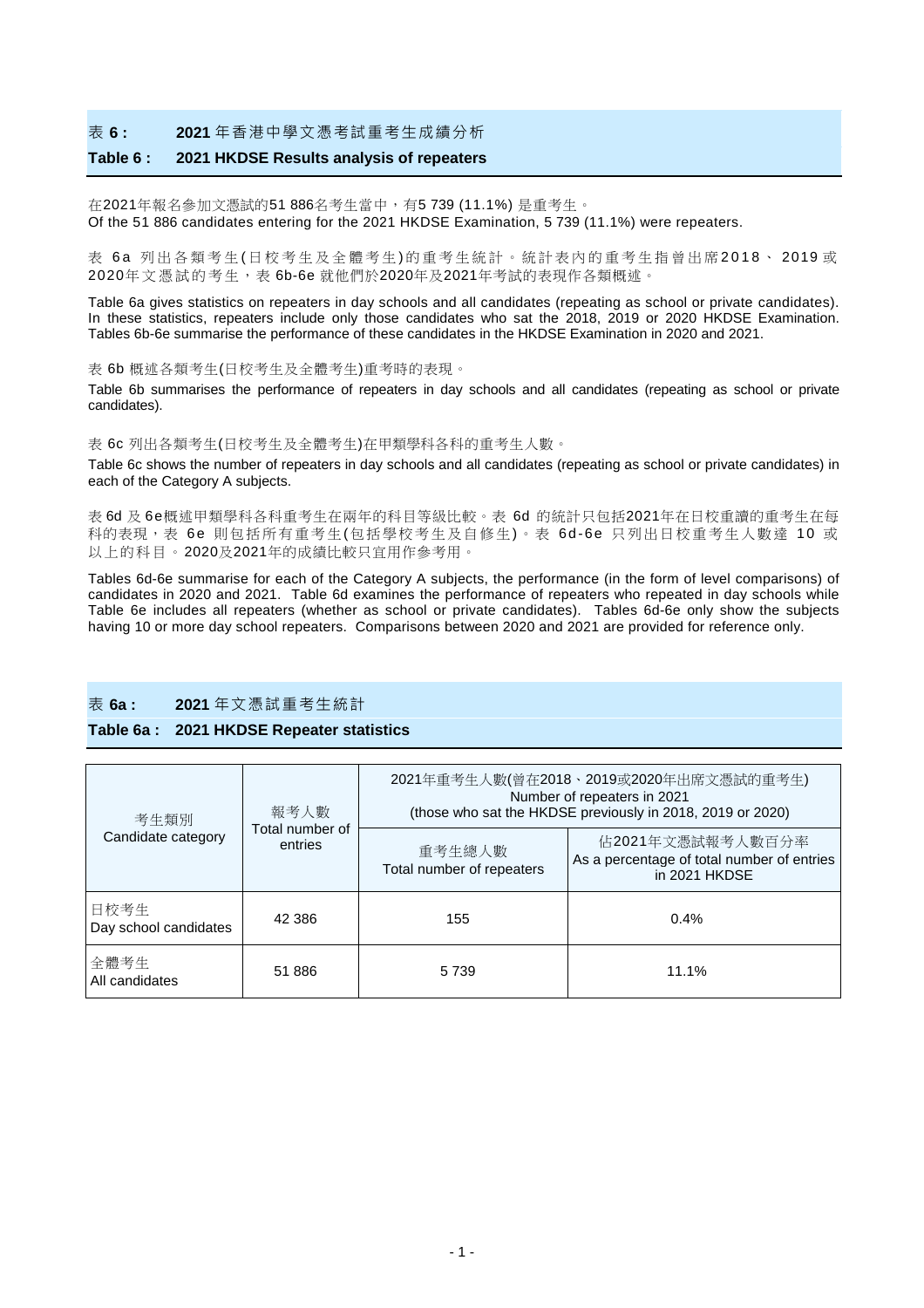### 表 **6b : 2021** 年文憑試重考生成績分析

#### **Table 6b : 2021 HKDSE Performance analysis of repeaters**

此統計概述重考生在2021年文憑試的整體表現。在計算最佳五科成績表現時,數學必修部分及延伸部分會被視為同一個科目 組合。若考生同時應考兩個部分,則選擇其中成績較好的一個。此統計表只包含甲類學科及乙類學科成績,若選修乙類學科並 取得「達標並表現優異(II)」成績,會被視為甲類學科的第 4 級成績,取得「達標並表現優異(I)」及「達標並表現優異」成 績,會被視為第 3 級成績。

The statistics below summarise the performance of repeaters in the 2021 HKDSE Examination. In the calculations for attainment in the best five subjects, Mathematics Compulsory Part and Mathematics Extended Part are counted as one subject. When candidates have results in both parts, the better of the two will be selected. Both Category A and Category B subjects are included in the table. 'Attained with Distinction (II)' in Category B subjects is deemed comparable to level 4 in Category A subjects while 'Attained with Distinction (I)' and 'Attained with Distinction' are deemed comparable to level 3.

| 考生類別<br>Candidate category              | 以日校考生身份應考<br>2021年文憑試<br>Repeated as day school<br>candidates in 2021 | 2021年文憑試全體重考生<br>(學校考生或自修生)<br>All repeaters in 2021<br>(school or private<br>candidates) |
|-----------------------------------------|-----------------------------------------------------------------------|-------------------------------------------------------------------------------------------|
| 應考最少五科<br>Taking at least five subjects | 127                                                                   | 842                                                                                       |
| 五科取得 2 級或以上                             | 103                                                                   | 592                                                                                       |
| Five level 2 or above                   | $(81.1\%)$                                                            | (70.3%)                                                                                   |
| 五科取得 3 級或以上                             | 44                                                                    | 264                                                                                       |
| Five level 3 or above                   | (34.6%)                                                               | $(31.4\%)$                                                                                |
| 五科取得 4 級或以上                             | 16                                                                    | 85                                                                                        |
| Five level 4 or above                   | (12.6%)                                                               | $(10.1\%)$                                                                                |
| 五科取得5級或以上                               | $\overline{2}$                                                        | 11                                                                                        |
| Five level 5 or above                   | $(1.6\%)$                                                             | $(1.3\%)$                                                                                 |

| 出席人數<br>No. sat                                                                                               | 150              | 4 9 3 3           |
|---------------------------------------------------------------------------------------------------------------|------------------|-------------------|
| 於核心科目中取得「2222」或更佳成績<br>Core subjects at 2222 or better                                                        | 93<br>$(62.0\%)$ | 502<br>$(10.2\%)$ |
| 於核心科目中取得「2222」或更佳成績,並於一個選修科目取得<br>2 級或以上 成績<br>Core subjects at 2222 or better, with one elective at level 2+ | 88<br>(58.7%)    | 437<br>$(8.9\%)$  |
| 於核心科目中取得「3322」或更佳成績<br>Core subjects at 3322 or better                                                        | 41<br>(27.3%)    | 234<br>(4.7%)     |
| 於核心科目中取得「3322」或更佳成績,並於一個選修科目取得<br>2 級或以上 成績<br>Core subjects at 3322 or better, with one elective at level 2+ | 39<br>$(26.0\%)$ | 213<br>(4.3%)     |
| 於核心科目中取得「3322」或更佳成績,並於一個選修科目取得<br>3 級或以上 成績<br>Core subjects at 3322 or better, with one elective at level 3+ | 36<br>(24.0%)    | 191<br>(3.9%)     |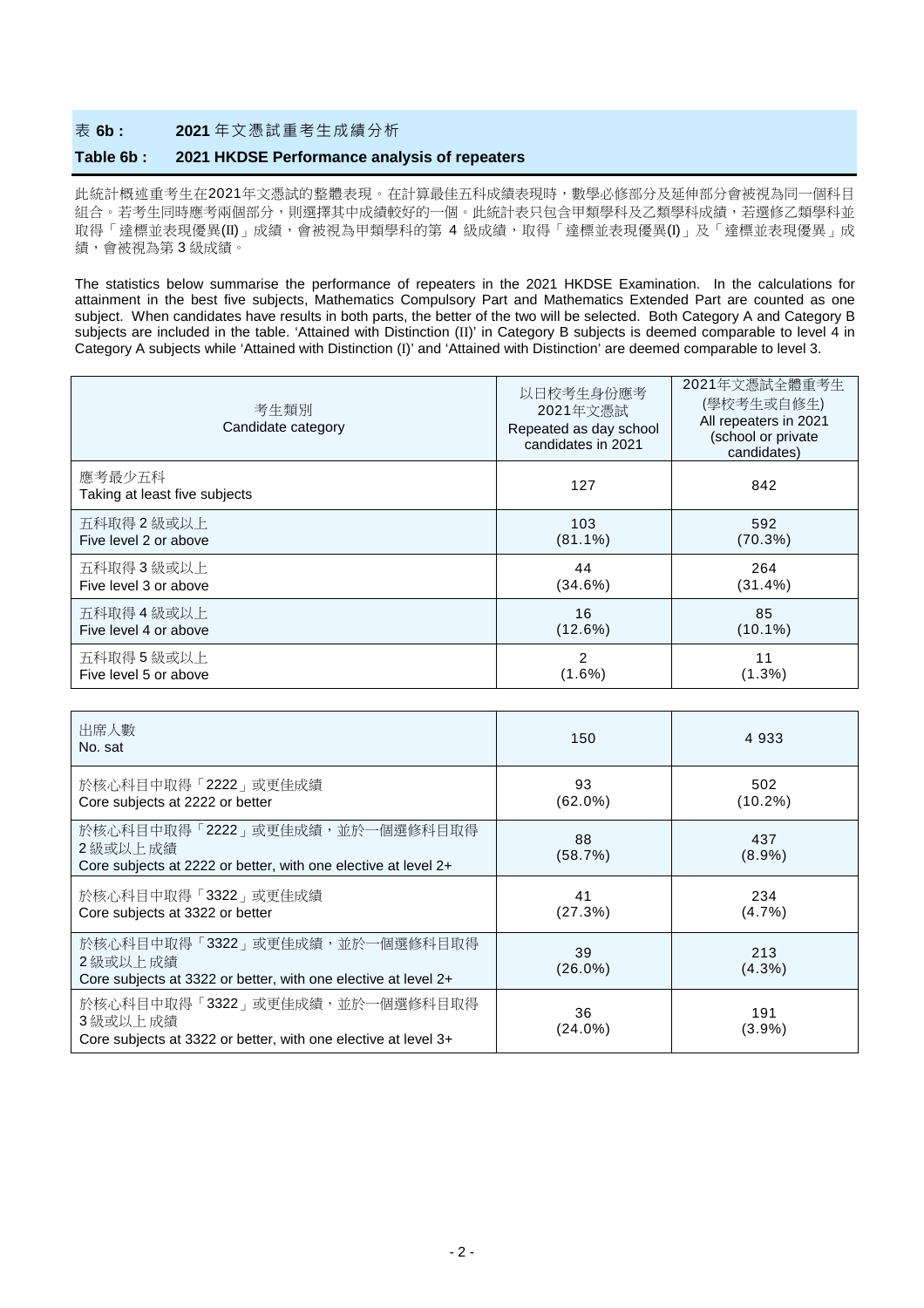# 表 **6c : 2021** 年文憑試甲類學科各科的重考生人數

# **Table 6c : 2021 HKDSE Repeater statistics in each of the Category A subjects**

|                                                                |                  | 科目                                             | 在2020年文憑試並在2021年重考同科的考生<br>Candidates who sat the subject in 2020 HKDSE<br>and repeated it in 2021 |                                                                                        |  |  |  |
|----------------------------------------------------------------|------------------|------------------------------------------------|----------------------------------------------------------------------------------------------------|----------------------------------------------------------------------------------------|--|--|--|
|                                                                |                  | Subject                                        | 以日校考生身份應考<br>2021年文憑試<br>Repeated as day school<br>candidates in 2021                              | 2021年文憑試全體重考生<br>(學校考生或自修生)<br>All repeaters in 2021<br>(school or private candidates) |  |  |  |
| 生物                                                             |                  | Biology                                        | 30                                                                                                 | 412                                                                                    |  |  |  |
| 企業、會計<br>與財務概論<br>Business Accounting<br>and Financial Studies | 會計               | Accounting                                     | 13                                                                                                 | 142                                                                                    |  |  |  |
|                                                                | 商業管理             | <b>Business Management</b>                     | $\overline{7}$                                                                                     | 51                                                                                     |  |  |  |
| 化學                                                             |                  | Chemistry                                      | 23                                                                                                 | 406                                                                                    |  |  |  |
| 中國歷史                                                           |                  | Chinese History                                | 23                                                                                                 | 148                                                                                    |  |  |  |
| 中國語文                                                           |                  | Chinese Language                               | 126                                                                                                | 1762                                                                                   |  |  |  |
| 中國文學                                                           |                  | Chinese Literature                             | 3                                                                                                  | 41                                                                                     |  |  |  |
|                                                                | 設計與應用科技          | Design and Applied Technology                  | 0                                                                                                  | 0                                                                                      |  |  |  |
| 經濟                                                             |                  | Economics                                      | 32                                                                                                 | 369                                                                                    |  |  |  |
| 英國語文                                                           |                  | English Language                               | 135                                                                                                | 2 3 7 9                                                                                |  |  |  |
| 倫理與宗教                                                          |                  | Ethics and Religious Studies                   | 1                                                                                                  | 15                                                                                     |  |  |  |
| 地理                                                             |                  | Geography                                      | 8                                                                                                  | 153                                                                                    |  |  |  |
| 健康管理與社會關懷                                                      |                  | Health Management and Social Care              | 1                                                                                                  | 11                                                                                     |  |  |  |
| 歷史                                                             |                  | History                                        | 18                                                                                                 | 124                                                                                    |  |  |  |
|                                                                | 資訊及通訊科技          | Information and Communication Technology       | 7                                                                                                  | 81                                                                                     |  |  |  |
| 通識教育                                                           |                  | <b>Liberal Studies</b>                         | 123                                                                                                | 1 0 4 5                                                                                |  |  |  |
| 英語文學                                                           |                  | Literature in English                          | 0                                                                                                  | 1                                                                                      |  |  |  |
|                                                                | 必修部分             | <b>Compulsory Part</b>                         | 130                                                                                                | 1925                                                                                   |  |  |  |
| matics<br>學<br>數<br>Mather                                     | 延伸部分<br>(微積分與統計) | <b>Extended Part (Calculus and Statistics)</b> | 1                                                                                                  | 107                                                                                    |  |  |  |
|                                                                | 延伸部分<br>(代數與微積分) | <b>Extended Part (Algebra and Calculus)</b>    | 8                                                                                                  | 231                                                                                    |  |  |  |
| 音樂                                                             |                  | Music                                          | 0                                                                                                  | 1                                                                                      |  |  |  |
| 體育                                                             |                  | <b>Physical Education</b>                      | $\mathbf{1}$                                                                                       | 12                                                                                     |  |  |  |
| 物理                                                             |                  | Physics                                        | 29                                                                                                 | 325                                                                                    |  |  |  |
| Science<br>科學                                                  | 組合科學             | <b>Combined Science</b>                        | 0                                                                                                  | $\overline{\mathbf{4}}$                                                                |  |  |  |
|                                                                | 綜合科學             | <b>Integrated Science</b>                      | 0                                                                                                  | 1                                                                                      |  |  |  |
| 科技與生活<br>Technology<br>and Living                              | 食品科學<br>與科技      | Food Science and Technology                    | 0                                                                                                  | 1                                                                                      |  |  |  |
|                                                                | 服裝、成衣<br>與紡織     | Fashion, Clothing and Textiles                 | 0                                                                                                  | 1                                                                                      |  |  |  |
| 旅遊與款待                                                          |                  | Tourism and Hospitality Studies                | 6                                                                                                  | 24                                                                                     |  |  |  |
| 視覺藝術                                                           |                  | <b>Visual Arts</b>                             | 6                                                                                                  | 29                                                                                     |  |  |  |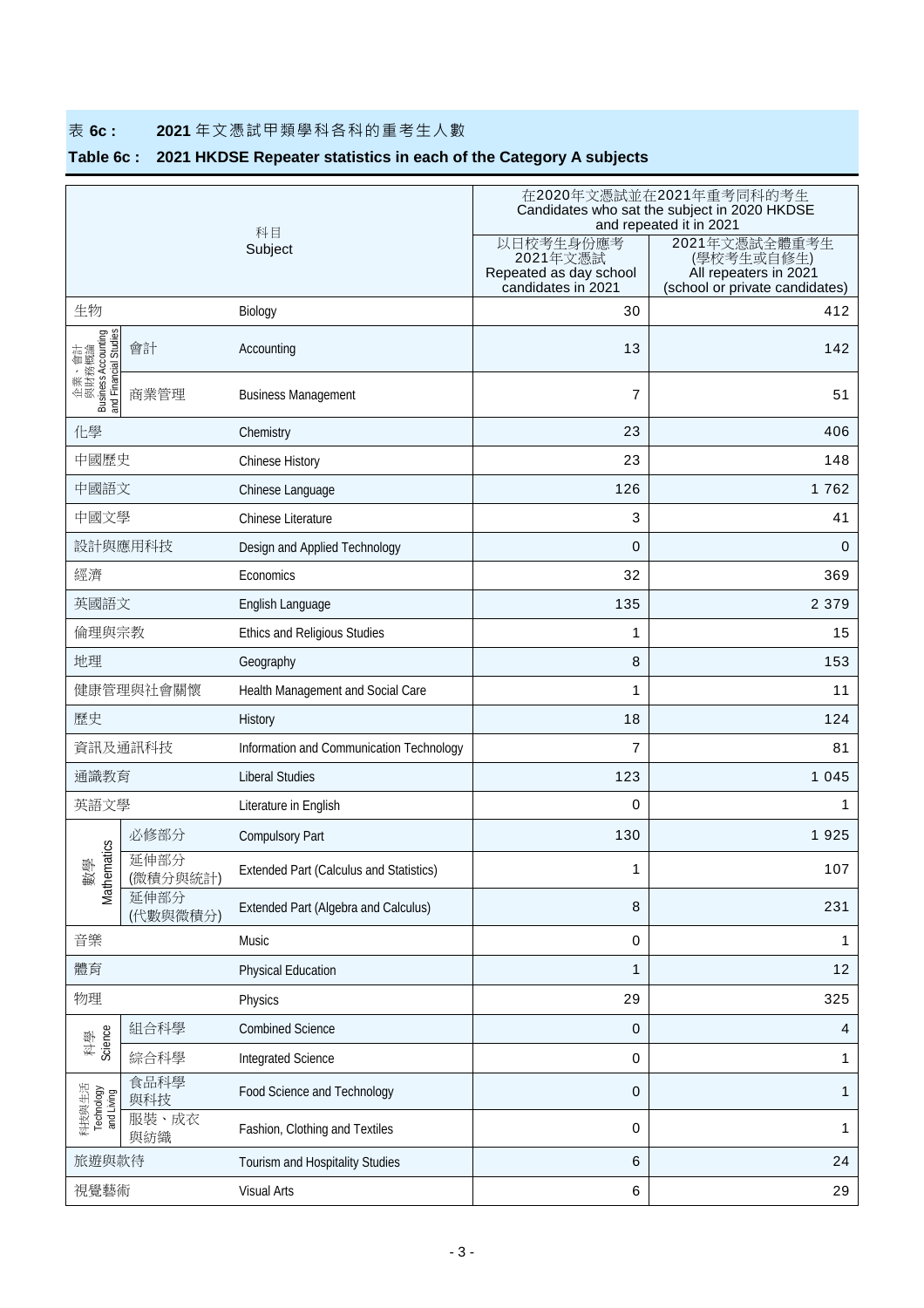### **Table 6d : Comparison of the results obtained by 2021 HKDSE repeaters in 2020 and 2021 by each of the Category A subjects**

| in 2020 and 2021 by each of the Category A subjects |  |
|-----------------------------------------------------|--|
|-----------------------------------------------------|--|

| Day School Repeaters |  |
|----------------------|--|
|----------------------|--|

| 2021<br>2020   | $5***$ | $5^*$          | 5 | $\overline{4}$ | 3 | 2                       | 1              | U | 總數<br>Total             |
|----------------|--------|----------------|---|----------------|---|-------------------------|----------------|---|-------------------------|
| $5***$         |        |                |   |                |   |                         |                |   |                         |
| $5^{\ast}$     |        |                |   |                |   |                         |                |   |                         |
| 5              |        |                |   | 1              |   |                         |                |   |                         |
| $\overline{a}$ |        | 2              | 2 | 2              | 3 |                         |                |   | 9                       |
| 3              |        |                | 4 | 5              | 2 | 2                       |                |   | 10                      |
| 2              |        |                |   |                | 1 | 3                       |                |   | $\overline{4}$          |
| и              |        |                |   |                |   | $\overline{\mathbf{A}}$ | $\overline{4}$ |   | 5                       |
| U              |        |                |   | 1              |   |                         |                |   | $\overline{\mathbf{A}}$ |
| 總數<br>Total    |        | $\overline{2}$ | 3 | 9              | 6 | 6                       | 4              |   | 30                      |

生物 Biology

企業、會計與財務概論(會計) Business, Accounting and Financial Studies (Accounting)

| 2021<br>2020   | $5***$ | $5^*$ | 5 | $\overline{4}$ | 3 | 2 | 1 | U | 總數<br>Total   |
|----------------|--------|-------|---|----------------|---|---|---|---|---------------|
| $5***$         |        |       |   |                |   |   |   |   |               |
| $5^\star$      |        |       |   |                |   |   |   |   |               |
| $\overline{5}$ |        |       |   |                |   |   |   |   |               |
| $\overline{4}$ |        |       |   |                |   |   |   |   |               |
| 3              |        |       |   | 1              | 2 |   |   |   | 3             |
| 2              |        |       |   |                | 3 | 3 |   |   | 6             |
| 4              |        |       |   |                |   |   | 2 |   | $\mathcal{P}$ |
| U              |        |       |   |                |   |   |   |   |               |
| 總數<br>Total    |        |       |   |                | 5 | 3 | 2 |   | 13            |

化學 Chemistry

| 2021<br>2020   | $5***$ | $5^*$ | 5 | 4 | $\sqrt{3}$ | $\overline{2}$ | U              | 總數<br>Total    |
|----------------|--------|-------|---|---|------------|----------------|----------------|----------------|
| $5^{\ast\ast}$ |        |       |   |   |            |                |                |                |
| $5^\star$      |        |       |   |   |            |                |                |                |
| $\overline{5}$ |        |       |   | 2 |            |                |                | 2              |
| $\overline{4}$ |        | 1     | 1 | 4 |            |                |                | $\,6\,$        |
| 3              |        |       |   | 2 | 6          |                |                | 8              |
| $\overline{2}$ |        |       |   |   | 1          | 3              | 4              | $\sqrt{5}$     |
| 4              |        |       |   |   |            |                | и              | $\overline{2}$ |
| U              |        |       |   |   |            |                |                |                |
| 總數<br>Total    |        |       |   | 8 | 8          | 3              | $\overline{2}$ | 23             |

註: 只列出日校重考生人數達 *10* 或以上的科目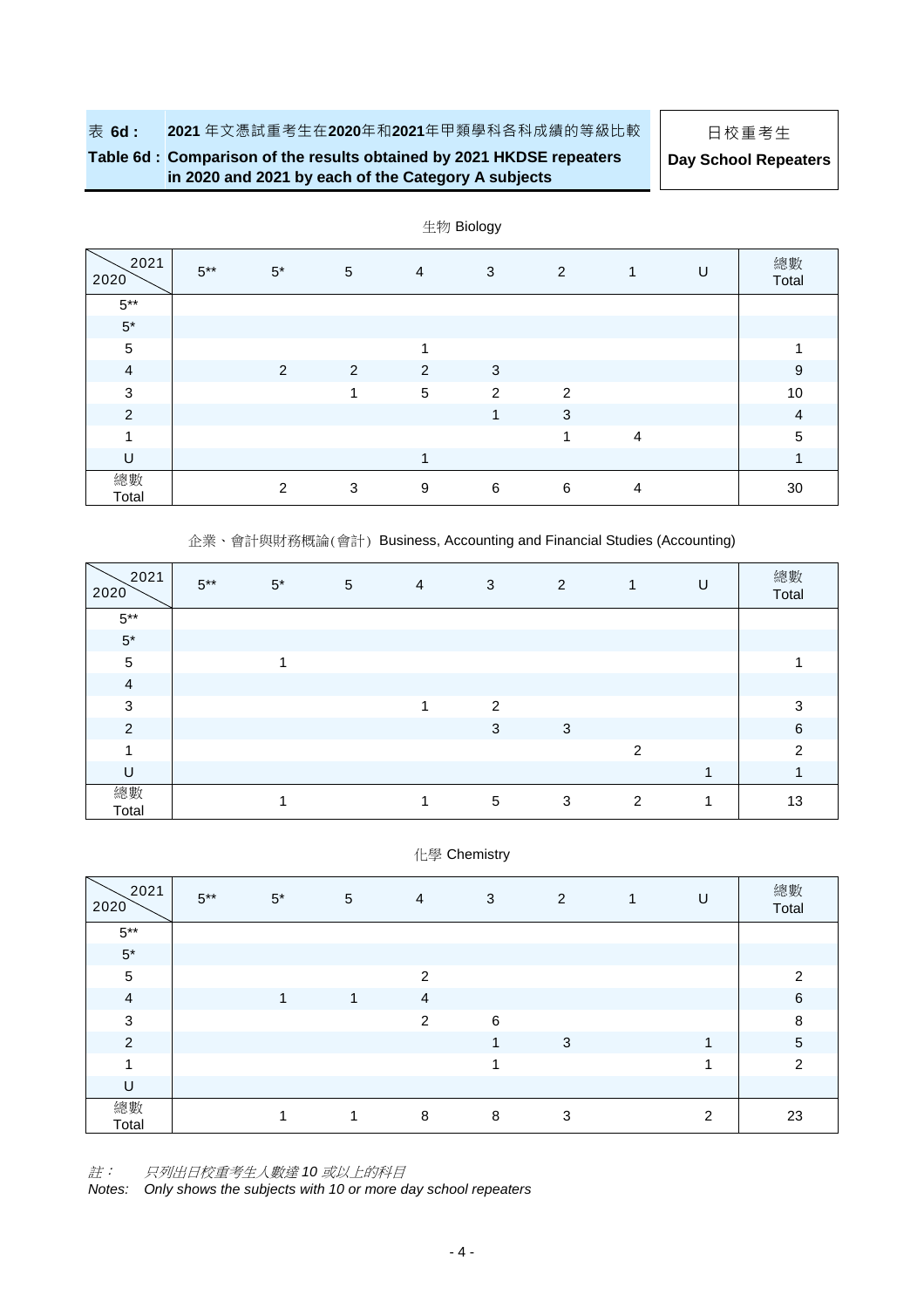### **Table 6d : Comparison of the results obtained by 2021 HKDSE repeaters in 2020 and 2021 by each of the Category A subjects**

**Day School Repeaters**

| 2021<br>2020   | $5***$ | $5^*$ | 5            | 4                       | 3          | 2 | U | 總數<br>Total |
|----------------|--------|-------|--------------|-------------------------|------------|---|---|-------------|
| $5^{\ast\ast}$ |        |       |              |                         |            |   |   |             |
| $5^\star$      |        |       |              |                         |            |   |   |             |
| $\sqrt{5}$     |        |       |              | $\overline{\mathbf{A}}$ |            |   |   |             |
| $\overline{4}$ |        | 1     | $\mathbf{1}$ | $\overline{4}$          | 2          |   |   | 8           |
| 3              |        |       |              | 3                       | $\sqrt{5}$ | 1 |   | 10          |
| $\overline{2}$ |        |       |              |                         | 1          | 4 |   | 3           |
|                |        |       |              |                         |            |   |   |             |
| U              |        |       |              |                         |            |   |   |             |
| 總數<br>Total    |        |       | 3            | 8                       | 9          | 2 |   | 23          |

中國歷史 Chinese History

| 2021<br>2020   | $5***$ | $5*$ | 5          | $\overline{4}$ | 3          | 2  | $\overline{1}$ | U | 總數<br>Total    |
|----------------|--------|------|------------|----------------|------------|----|----------------|---|----------------|
| $5***$         |        |      |            |                |            |    |                |   |                |
| $5*$           |        |      | 1          |                |            |    |                |   |                |
| $\sqrt{5}$     |        | 2    | 1          | 1              |            |    |                |   | 4              |
| $\overline{4}$ |        | 1    | $\sqrt{5}$ | 6              | $\sqrt{5}$ |    |                |   | 17             |
| $\sqrt{3}$     |        | ٠    | 3          | 13             | 13         | 6  | 1              |   | 37             |
| $\overline{c}$ |        |      | 1          | 7              | 19         | 19 | 2              |   | 48             |
| 1              |        |      |            |                | 3          | 10 | $\overline{4}$ |   | 17             |
| U              |        |      |            |                |            |    | 1              | 1 | $\overline{2}$ |
| 總數<br>Total    |        | 4    | 11         | 27             | 40         | 35 | 8              | 4 | 126            |

經濟 Economics

| 2021<br>2020   | $5***$ | $5^*$ | 5            | $\overline{4}$  | 3              | $\overline{2}$ |                         | U              | 總數<br>Total    |
|----------------|--------|-------|--------------|-----------------|----------------|----------------|-------------------------|----------------|----------------|
| $5^{\ast\ast}$ |        |       |              |                 |                |                |                         |                |                |
| $5^\star$      |        |       |              |                 |                |                |                         |                |                |
| $\overline{5}$ |        |       |              |                 |                |                |                         |                |                |
| $\overline{a}$ |        | 1     | $\mathbf{1}$ | $5\phantom{.0}$ |                |                |                         |                | $\overline{7}$ |
| 3              |        |       |              | 3               | 5              |                |                         |                | 8              |
| 2              |        |       |              |                 | 1              | $\overline{4}$ | 1                       |                | 6              |
| A              |        |       |              |                 |                | 3              | $\overline{4}$          | 4              | 9              |
| U              |        |       |              |                 |                |                | $\overline{\mathbf{A}}$ | 1              | $\overline{2}$ |
| 總數<br>Total    |        |       |              | 8               | $\overline{7}$ | $\overline{7}$ | 6                       | $\overline{2}$ | 32             |

註: 只列出日校重考生人數達 *10* 或以上的科目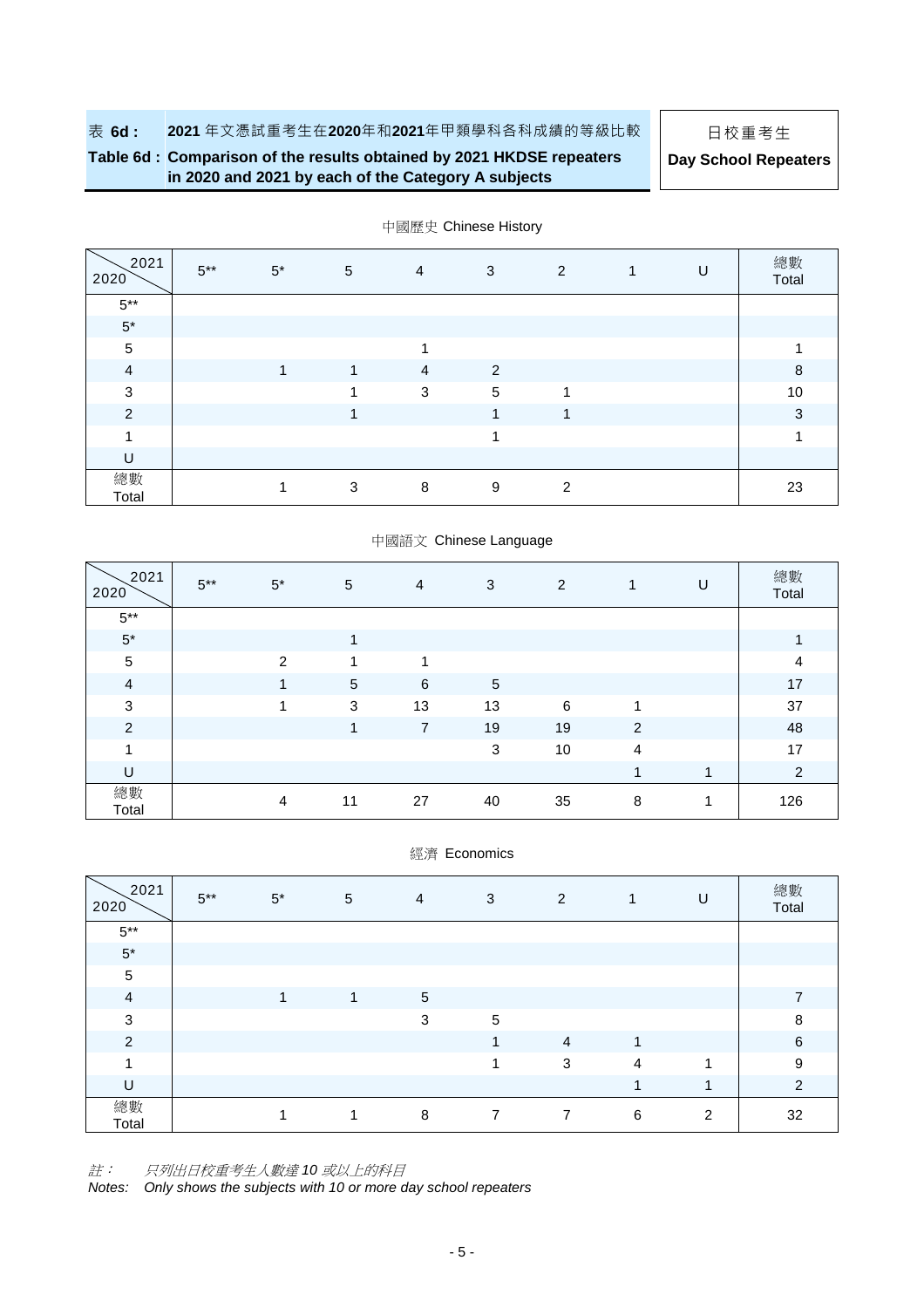### **Table 6d : Comparison of the results obtained by 2021 HKDSE repeaters in 2020 and 2021 by each of the Category A subjects**

**Day School Repeaters**

| 2021<br>2020   | $5***$ | $5*$ | $\overline{5}$ | $\overline{4}$ | 3  | 2              | $\mathbf{1}$ | U                       | 總數<br>Total |
|----------------|--------|------|----------------|----------------|----|----------------|--------------|-------------------------|-------------|
| $5***$         |        |      |                |                |    |                |              |                         |             |
| $5^\star$      |        |      |                |                |    |                |              |                         |             |
| $\sqrt{5}$     |        |      | 4              | 1              |    |                |              |                         | 2           |
| $\overline{4}$ |        |      | 6              | $\,8\,$        |    |                |              |                         | 14          |
| $\mathbf{3}$   |        |      |                | 6              | 16 | $\overline{4}$ |              |                         | 26          |
| $\overline{2}$ |        |      |                | 1              | 21 | 39             | $\mathbf{1}$ |                         | 62          |
| 1              |        |      |                |                |    | 18             | 6            | $\overline{\mathbf{A}}$ | 25          |
| U              |        |      |                |                |    |                | 2            | 4                       | 6           |
| 總數<br>Total    |        |      | 7              | 16             | 37 | 61             | 9            | 5                       | 135         |

英國語文 English Language

### 歷史 History

| 2021<br>2020   | $5***$ | $5^*$ | $\overline{5}$ | $\overline{4}$ | 3           | 2 | 1 | U | 總數<br>Total    |
|----------------|--------|-------|----------------|----------------|-------------|---|---|---|----------------|
| $5***$         |        |       |                |                |             |   |   |   |                |
| $5*$           |        |       |                |                |             |   |   |   |                |
| $\sqrt{5}$     |        |       |                |                |             |   |   |   |                |
| $\overline{a}$ |        |       |                | $\overline{4}$ | 2           |   |   |   | 6              |
| $\sqrt{3}$     |        |       |                | $\overline{2}$ | 6           |   |   |   | 8              |
| $\overline{2}$ |        |       |                | $\overline{1}$ | $\mathbf 1$ | 2 |   |   | $\overline{4}$ |
| 4              |        |       |                |                |             |   |   |   |                |
| U              |        |       |                |                |             |   |   |   |                |
| 總數<br>Total    |        |       |                | ⇁              | 9           | 2 |   |   | 18             |

#### 通識教育 Liberal Studies

| 2021<br>2020   | $5***$ | $5^*$ | 5 | $\overline{4}$ | 3              | $\overline{2}$ | $\mathbf{1}$ | U | 總數<br>Total |
|----------------|--------|-------|---|----------------|----------------|----------------|--------------|---|-------------|
| $5^{\ast\ast}$ |        |       |   |                |                |                |              |   |             |
| $5^\star$      |        |       |   |                |                |                |              |   |             |
| $\mathbf 5$    |        |       | 1 |                |                |                |              |   |             |
| $\overline{4}$ |        |       | 6 | 10             | $\overline{7}$ |                |              |   | 24          |
| $\sqrt{3}$     |        |       | 1 | 19             | 17             | 9              | 2            |   | 48          |
| $\overline{2}$ |        |       |   | 1              | 12             | 25             | 1            |   | 39          |
| 1              |        |       |   |                | 1              | 5              | 1            | 1 | 8           |
| U              |        |       |   |                |                |                | 3            |   | $\sqrt{3}$  |
| 總數<br>Total    |        |       | 8 | 30             | 37             | 39             | 7            | 4 | 123         |

註: 只列出日校重考生人數達 *10* 或以上的科目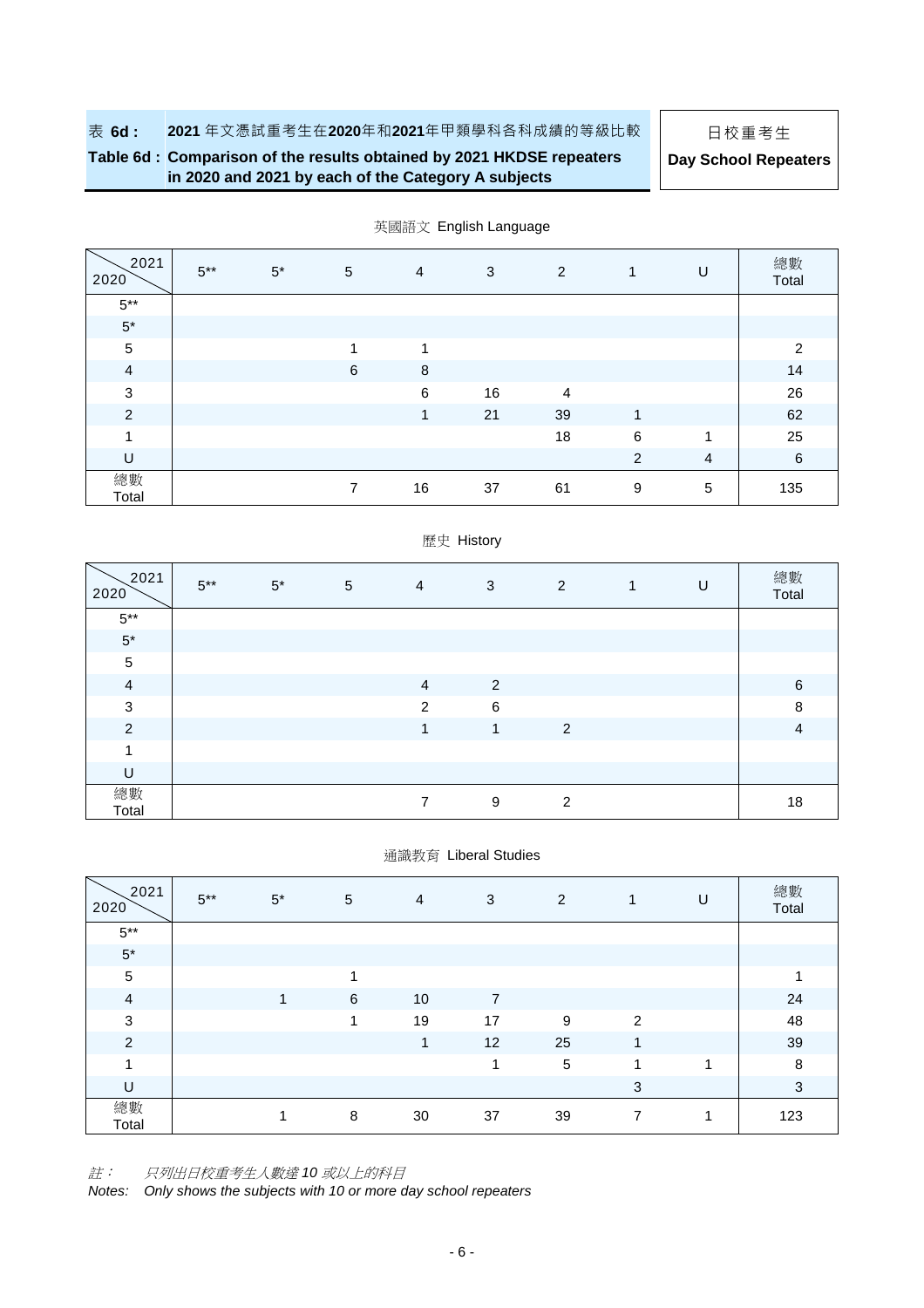### **Table 6d : Comparison of the results obtained by 2021 HKDSE repeaters in 2020 and 2021 by each of the Category A subjects**

**Day School Repeaters**

| 2021<br>2020   | $5***$ | $5^*$ | $\sqrt{5}$     | $\overline{4}$ | 3              | $\overline{2}$ | $\mathbf{1}$ | U              | 總數<br>Total |
|----------------|--------|-------|----------------|----------------|----------------|----------------|--------------|----------------|-------------|
| $5***$         |        |       |                |                |                |                |              |                |             |
| $5^{\ast}$     |        |       |                |                |                |                |              |                |             |
| $\sqrt{5}$     |        | 2     | 1              |                |                |                |              |                | 3           |
| $\overline{4}$ |        | 1     | $\overline{7}$ | 23             | 2              |                |              |                | 33          |
| $\sqrt{3}$     |        |       |                | 15             | 11             | 1              |              | -1             | 28          |
| $\overline{2}$ |        |       |                | 1              | 16             | 23             |              | 1              | 41          |
| 1              |        |       |                | 1              | $\overline{2}$ | 9              | $\sqrt{5}$   | $\overline{2}$ | 19          |
| $\cup$         |        |       |                |                |                | 1              | 3            | 2              | $\,6\,$     |
| 總數<br>Total    |        | 3     | 8              | 40             | 31             | 34             | 8            | 6              | 130         |

物理 Physics

#### 數學必修部分 Mathematics Compulsory Part

| 2021<br>2020             | $5***$ | $5^*$ | $5\phantom{.0}$ | $\overline{4}$ | 3 | 2 | 1 | U | 總數<br>Total    |
|--------------------------|--------|-------|-----------------|----------------|---|---|---|---|----------------|
| $5***$                   |        |       |                 |                |   |   |   |   |                |
| $5^*$                    |        |       |                 |                |   |   |   |   |                |
| 5                        |        |       | и               |                |   |   |   |   |                |
| $\overline{4}$           |        |       | 3               | 6              |   |   |   |   | 9              |
| 3                        |        |       |                 | 3              | 3 |   |   |   | 6              |
| 2                        |        |       |                 |                | 5 | 5 |   |   | 10             |
| $\overline{\phantom{a}}$ |        |       |                 |                |   | 4 |   |   | $\mathfrak{p}$ |
| U                        |        |       |                 |                |   |   |   |   |                |
| 總數<br>Total              |        |       | 4               | 9              | 9 | 6 |   |   | 29             |

註: 只列出日校重考生人數達 *10* 或以上的科目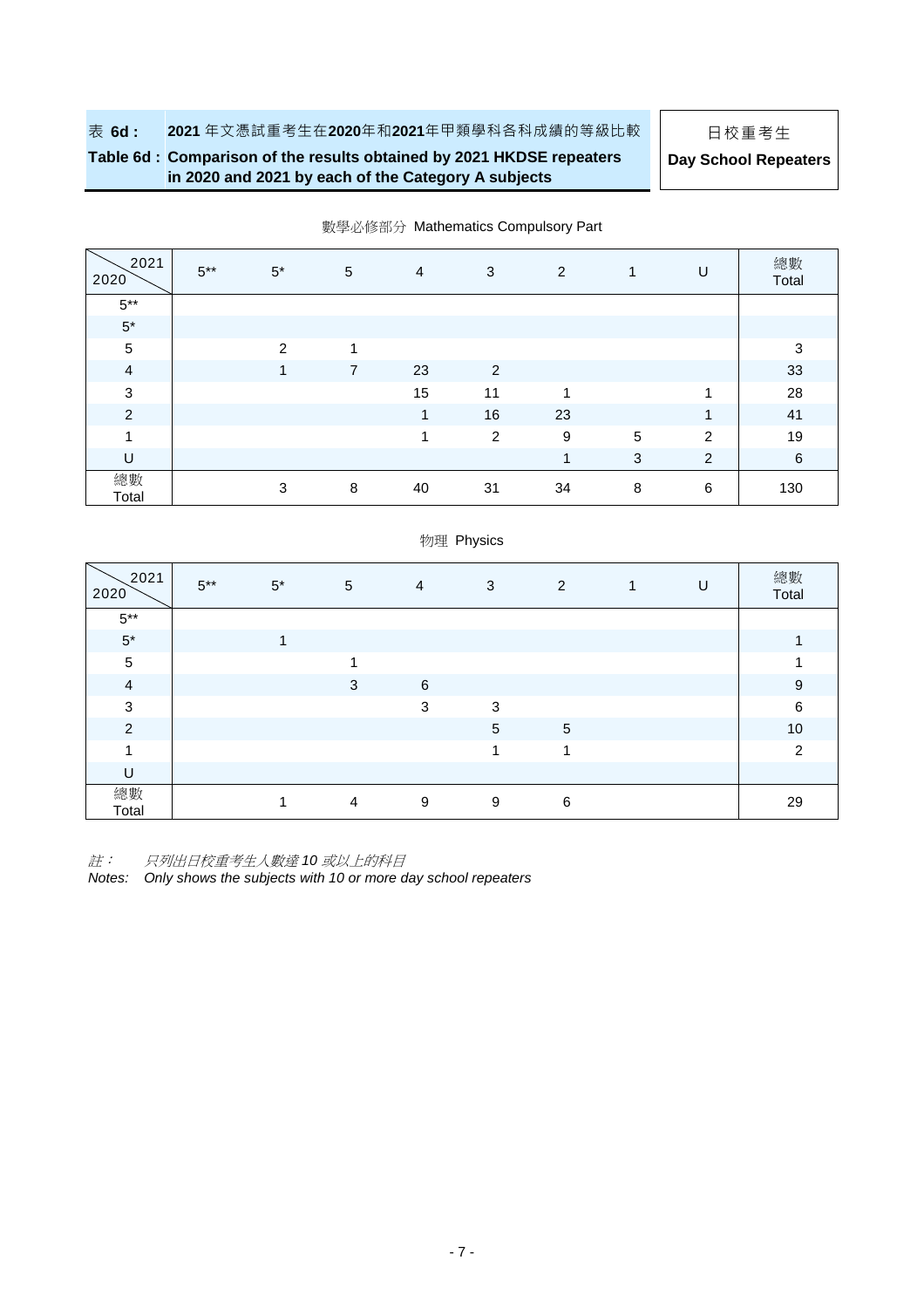**Table 6e : Comparison of the results obtained by 2021 HKDSE repeaters in 2020 and 2021 by each of the Category A subjects**

**All Repeaters**

|                |              |                |              |                | رن - - - - - س |    |                |              |                |
|----------------|--------------|----------------|--------------|----------------|----------------|----|----------------|--------------|----------------|
| 2021<br>2020   | $5***$       | $5^*$          | 5            | $\overline{4}$ | 3              | 2  | 1              | U            | 總數<br>Total    |
| $5***$         | $\mathbf{3}$ | 4              |              |                |                |    |                |              | 4              |
| $5^*$          | $\mathbf 1$  | 3              | $\mathbf{1}$ |                |                |    |                |              | $\overline{5}$ |
| $\sqrt{5}$     | 2            | 16             | 10           | 9              |                |    |                |              | 37             |
| $\overline{4}$ |              | $\overline{7}$ | 29           | 41             | 13             | 1  | 1              |              | 92             |
| $\mathfrak{S}$ |              |                | 5            | 36             | 64             | 13 |                | 1            | 119            |
| $\overline{2}$ |              |                |              | 5              | 29             | 46 | 3              | 1            | 84             |
| 1              |              |                |              |                | 6              | 31 | 22             | 5            | 64             |
| U              |              |                |              | 1              |                | 1  | $\overline{2}$ | $\mathbf{3}$ | $\overline{7}$ |
| 總數<br>Total    | 6            | 27             | 45           | 92             | 112            | 92 | 28             | 10           | 412            |

生物 Biology

企業、會計與財務概論(會計) Business, Accounting and Financial Studies (Accounting)

| 2021<br>2020   | $5***$ | $5*$           | 5  | $\overline{4}$ | 3              | 2  | 1       | U | 總數<br>Total    |
|----------------|--------|----------------|----|----------------|----------------|----|---------|---|----------------|
| $5***$         |        |                |    |                |                |    |         |   | $\overline{c}$ |
| $5*$           | 1      | 2              | 1  |                |                |    |         |   | $\overline{4}$ |
| $\sqrt{5}$     | и      | $\overline{4}$ | 5  | 4              |                |    |         |   | 14             |
| $\overline{4}$ |        | 5              | 9  | 19             | $\overline{4}$ |    |         |   | 37             |
| $\sqrt{3}$     |        |                |    | 21             | 15             | 8  |         |   | 44             |
| $\overline{2}$ |        |                |    | 2              | $\,6$          | 15 | 3       |   | 26             |
| 1              |        |                |    |                |                | 7  | $\,6\,$ |   | 13             |
| U              |        |                |    |                |                | 4  |         | 1 | $\overline{2}$ |
| 總數<br>Total    | 3      | 12             | 15 | 46             | 25             | 31 | 9       | 1 | 142            |

| 化學 Chemistry |  |
|--------------|--|
|--------------|--|

| 2021<br>2020   | $5***$         | $5*$           | 5  | 4   | 3  | 2  | $\mathbf{1}$   | U              | 總數<br>Total |
|----------------|----------------|----------------|----|-----|----|----|----------------|----------------|-------------|
| $5***$         | $\overline{ }$ | $\overline{4}$ |    |     |    |    |                |                | 11          |
| $5*$           | 3              | 10             | 3  |     |    |    |                |                | 16          |
| $\mathbf 5$    | $\overline{4}$ | 7              | 16 | 11  | 1  |    |                |                | 39          |
| $\overline{4}$ | 1              | 9              | 30 | 51  | 15 |    |                |                | 106         |
| $\sqrt{3}$     |                | 4              | 5  | 42  | 62 | 12 | 3              |                | 125         |
| $\overline{c}$ |                |                |    | 5   | 13 | 23 | $\overline{5}$ | $\overline{2}$ | 48          |
| 1              |                |                |    |     | 7  | 11 | 21             | 6              | 45          |
| U              |                |                |    |     | 1  |    | 4              | 11             | 16          |
| 總數<br>Total    | 15             | 31             | 54 | 109 | 99 | 46 | 33             | 19             | 406         |

註: 只列出日校重考生人數達 *10* 或以上的科目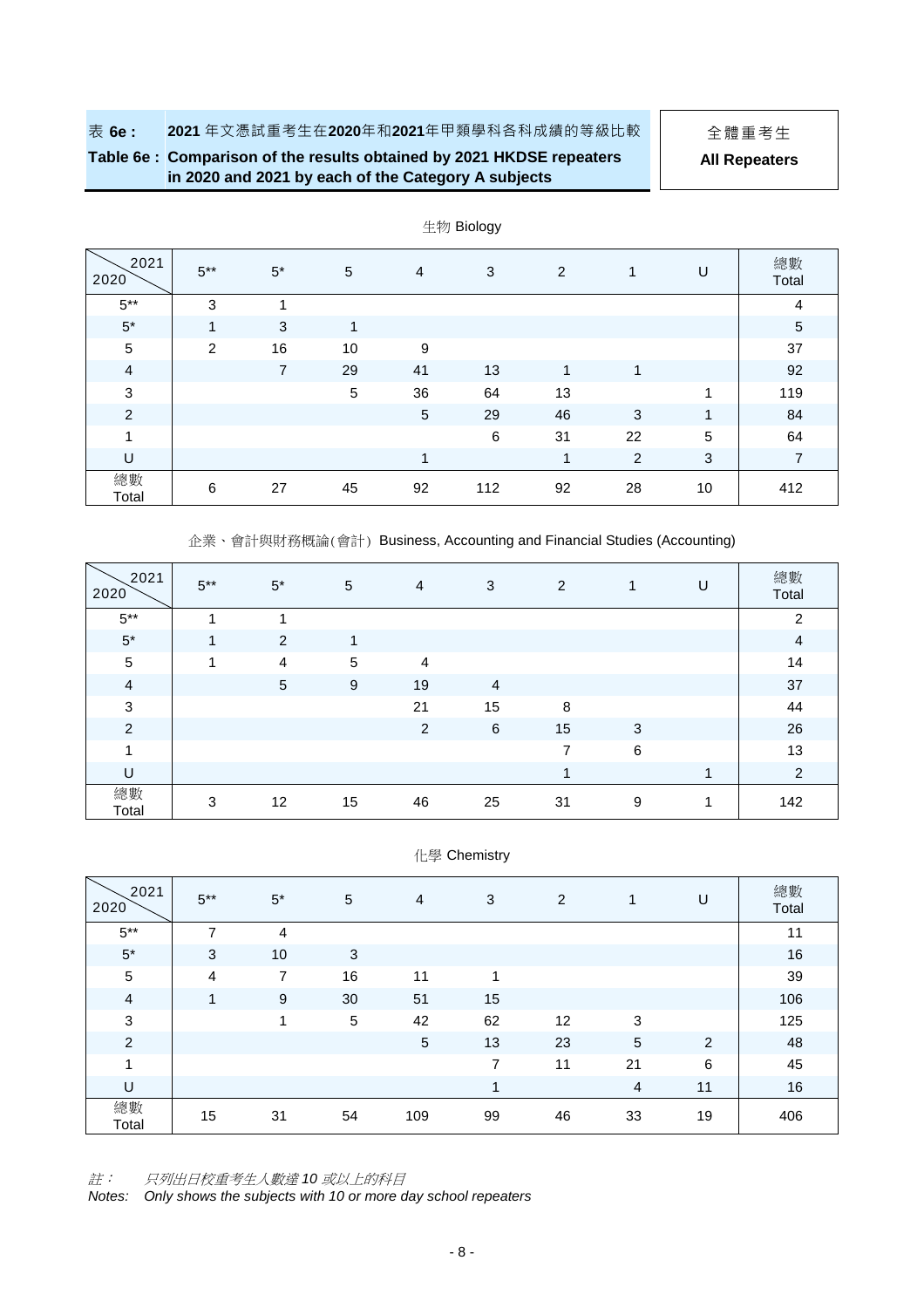## **Table 6e : Comparison of the results obtained by 2021 HKDSE repeaters in 2020 and 2021 by each of the Category A subjects**

**All Repeaters**

| 2021<br>2020   | $5***$ | $5*$           | 5                       | $\overline{4}$ | 3              | 2  | 1              | U | 總數<br>Total    |
|----------------|--------|----------------|-------------------------|----------------|----------------|----|----------------|---|----------------|
| $5^{\ast\ast}$ |        |                |                         |                |                |    |                |   |                |
| $5*$           |        |                | $\overline{\mathbf{A}}$ | $\overline{2}$ |                |    |                |   | 3              |
| $\sqrt{5}$     |        | 1              | 4                       | 4              | $\overline{2}$ |    |                |   | 8              |
| $\overline{4}$ |        | $\overline{4}$ | $\overline{4}$          | 20             | 12             | 1  |                |   | 41             |
| 3              |        |                | 2                       | 18             | 22             | 10 |                | 4 | 53             |
| $\overline{c}$ | 4      |                | 2                       |                | 10             | 19 | 3              | 1 | 36             |
| 1              |        |                |                         |                | 1              |    | 1              | 2 | $\overline{4}$ |
| U              |        |                |                         |                |                |    |                | 2 | 3              |
| 總數<br>Total    |        | 5              | 10                      | 44             | 47             | 31 | $\overline{4}$ | 6 | 148            |

中國歷史 Chinese History

|  | 中國語文 Chinese Language |
|--|-----------------------|
|--|-----------------------|

| 2021<br>2020   | $5***$ | $5*$ | 5  | 4              | 3              | 2   | 1   | U  | 總數<br>Total |
|----------------|--------|------|----|----------------|----------------|-----|-----|----|-------------|
| $5***$         | 8      | 4    | 3  |                | 4              |     |     |    | 16          |
| $5*$           | 6      | 5    | 4  | 7              | 2              |     |     |    | 24          |
| 5              | 9      | 6    | 13 | 16             | 4              | 4   |     |    | 49          |
| 4              | 5      | 14   | 34 | 79             | 63             | 12  | 2   |    | 209         |
| 3              | 4      | 2    | 18 | 68             | 98             | 60  | 3   | 1  | 251         |
| $\overline{2}$ |        |      | 9  | 90             | 281            | 479 | 65  | 3  | 927         |
| 1              |        |      |    | $\overline{2}$ | 30             | 123 | 76  | 10 | 241         |
| U              |        |      |    |                | $\overline{c}$ | 10  | 19  | 14 | 45          |
| 總數<br>Total    | 29     | 31   | 81 | 262            | 481            | 685 | 165 | 28 | 1762        |

| 經濟 Economics |  |
|--------------|--|
|              |  |

| 2021<br>2020   | $5***$         | $5*$ | 5          | 4  | 3  | $\overline{2}$ | 1  | U               | 總數<br>Total    |
|----------------|----------------|------|------------|----|----|----------------|----|-----------------|----------------|
| $5***$         | $\overline{ }$ |      |            |    |    |                |    |                 | $\overline{ }$ |
| $5*$           | 3              | 3    | $\sqrt{5}$ |    |    |                |    |                 | 11             |
| $\sqrt{5}$     | 5              | 4    | 12         | 10 |    |                |    |                 | 31             |
| $\overline{4}$ | 2              | 13   | 22         | 48 | 16 | 3              |    |                 | 104            |
| 3              |                |      | 2          | 32 | 36 | 12             |    |                 | 82             |
| $\overline{2}$ |                |      |            | 3  | 24 | 29             | 10 |                 | 66             |
| 1              |                |      |            | 1  | 3  | 21             | 19 | 10              | 54             |
| U              |                |      |            |    | 1  | 1              | 6  | $6\phantom{1}6$ | 14             |
| 總數<br>Total    | 17             | 20   | 41         | 94 | 80 | 66             | 35 | 16              | 369            |

註: 只列出日校重考生人數達 *10* 或以上的科目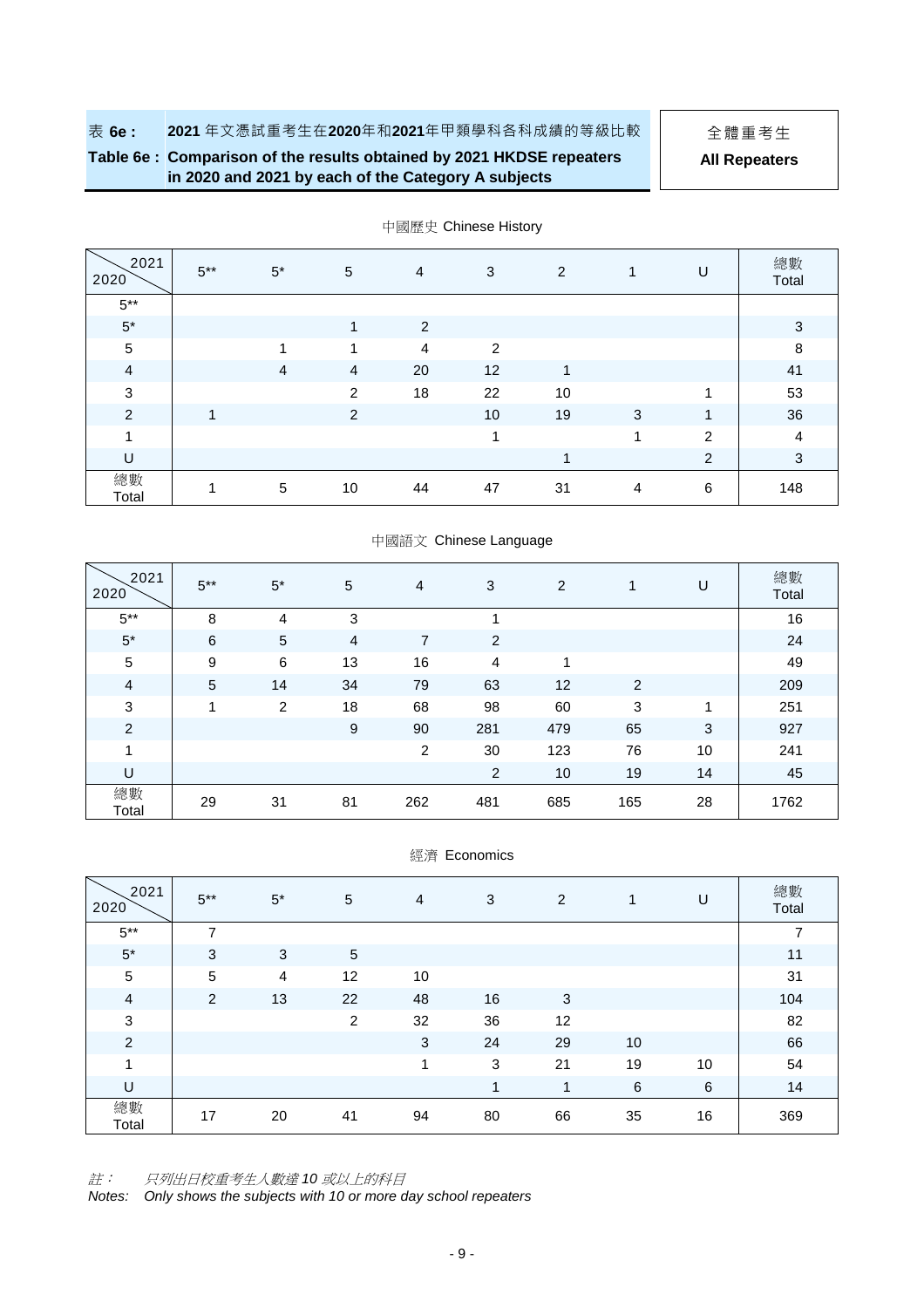### **Table 6e : Comparison of the results obtained by 2021 HKDSE repeaters in 2020 and 2021 by each of the Category A subjects**

**All Repeaters**

| 2021<br>2020   | $5***$ | $5*$ | 5  | $\overline{4}$ | 3   | $\overline{2}$ | $\mathbf{1}$ | U              | 總數<br>Total |
|----------------|--------|------|----|----------------|-----|----------------|--------------|----------------|-------------|
| $5***$         | 5      | 1    |    |                |     |                |              |                | 6           |
| $5*$           |        | 10   | 5  | $\mathbf{1}$   |     |                |              |                | 16          |
| $\sqrt{5}$     | 5      | 9    | 27 | 11             | 2   |                |              |                | 54          |
| $\overline{4}$ | 1      | 5    | 53 | 146            | 23  | 1              |              | 1              | 230         |
| $\sqrt{3}$     |        |      | 1  | 80             | 255 | 38             |              |                | 374         |
| $\overline{2}$ |        |      |    | 8              | 384 | 726            | 48           | $\overline{4}$ | 1 1 7 0     |
| 1              |        |      |    |                | 6   | 214            | 245          | 13             | 478         |
| U              |        |      |    |                |     | 1              | 19           | 31             | 51          |
| 總數<br>Total    | 11     | 25   | 86 | 246            | 670 | 980            | 312          | 49             | 2 3 7 9     |

英國語文 English Language

### 歷史 History

| 2021<br>2020   | $5***$ | $5^*$          | 5  | $\overline{4}$ | 3                       | 2              | $\mathbf{1}$ | U | 總數<br>Total |
|----------------|--------|----------------|----|----------------|-------------------------|----------------|--------------|---|-------------|
| $5***$         |        |                |    | и              |                         |                |              |   | 2           |
| $5*$           |        |                | 1  | 2              |                         |                |              |   | $\sqrt{3}$  |
| $\sqrt{5}$     |        | 4              | 3  | 5              |                         |                |              |   | 10          |
| $\overline{4}$ | 3      | $\overline{4}$ | 9  | 24             | 10                      |                |              |   | 50          |
| $\sqrt{3}$     |        |                | 2  | 17             | 15                      | $\sqrt{5}$     |              |   | 39          |
| $\overline{2}$ |        | 1              |    | 2              | $\overline{5}$          | $\overline{4}$ |              |   | 12          |
| 4              |        |                |    |                | 2                       | $\overline{2}$ | 2            |   | $\,6\,$     |
| U              |        |                |    |                | $\overline{\mathbf{A}}$ |                | 1            |   | 2           |
| 總數<br>Total    | 5      | 6              | 15 | 51             | 33                      | 11             | 3            |   | 124         |

#### 通識教育 Liberal Studies

| 2021<br>2020            | $5***$ | $5*$       | 5  | 4   | 3   | 2   | 1  | U           | 總數<br>Total |
|-------------------------|--------|------------|----|-----|-----|-----|----|-------------|-------------|
| $5***$                  | и      |            |    |     |     |     |    |             | 2           |
| $5*$                    |        | 1          | 3  |     |     |     |    |             | 4           |
| $\sqrt{5}$              | и      | 2          | 9  | 6   | и   |     |    |             | 19          |
| $\overline{a}$          | 5      | 17         | 28 | 110 | 32  | 3   |    |             | 195         |
| $\mathsf 3$             |        | $\sqrt{5}$ | 11 | 134 | 181 | 60  | 5  | 3           | 399         |
| $\overline{c}$          |        |            |    | 20  | 92  | 125 | 26 | $\mathbf 1$ | 264         |
| $\overline{\mathbf{A}}$ |        |            |    | 4   | 20  | 63  | 47 | 8           | 139         |
| U                       |        |            |    | 1   | 2   | 1   | 11 | 8           | 23          |
| 總數<br>Total             | 7      | 26         | 51 | 272 | 328 | 252 | 89 | 20          | 1 0 4 5     |

註: 只列出日校重考生人數達 *10* 或以上的科目